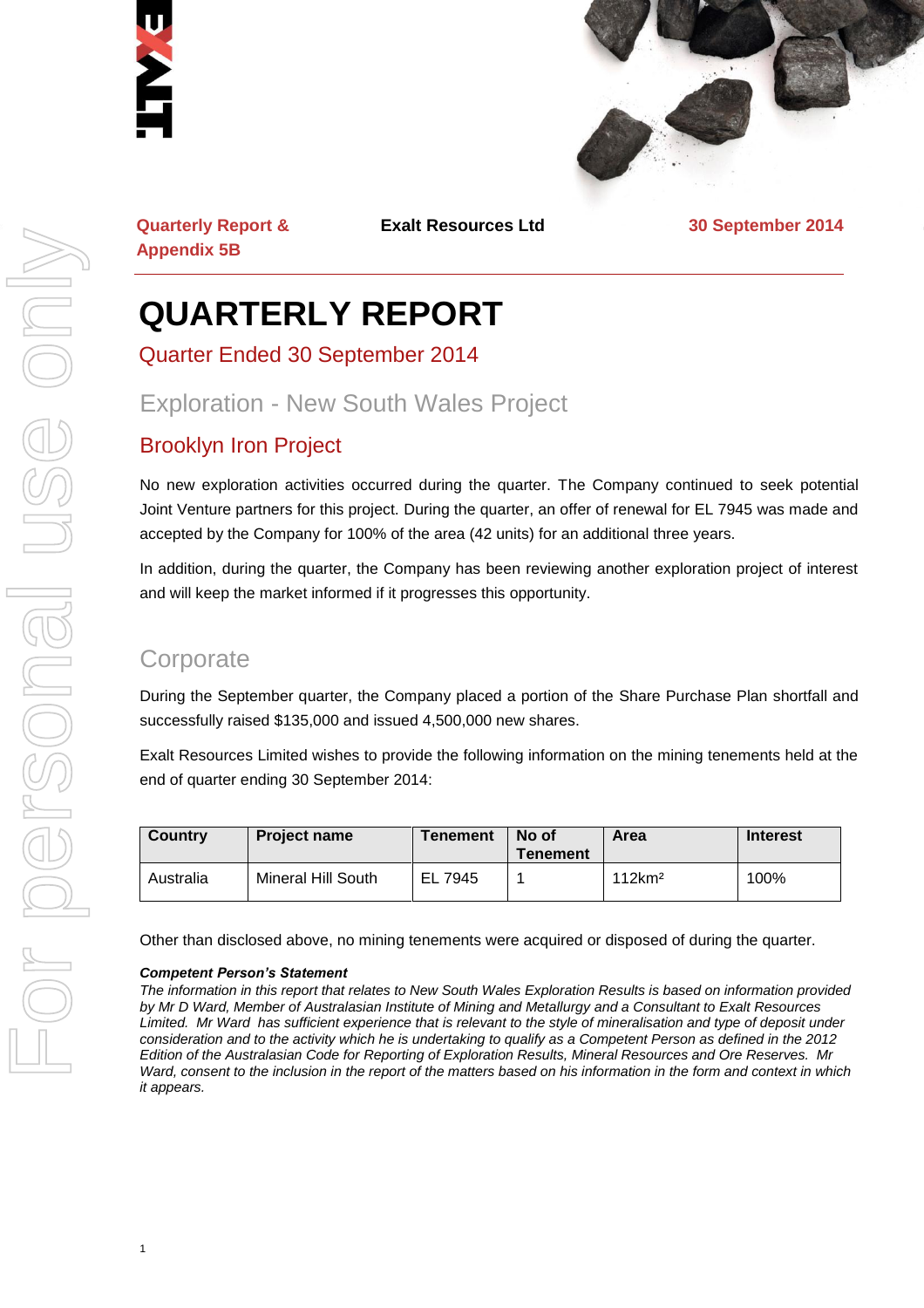

# **Appendix 5B**

# Mining exploration entity quarterly report

Introduced 01/07/96 Origin Appendix 8 Amended 01/07/97, 01/07/98, 30/09/01, 01/06/10, 17/12/10

Name of entity

#### EXALT RESOURCES LTD

ABN Quarter ended ("current quarter")

17 145 327 617 30 SEPTEMBER 2014

#### Consolidated statement of cash flows

|              | Cash flows related to operating activities                                     | Current quarter<br>\$A'000 | Year to date<br>(3 months) |
|--------------|--------------------------------------------------------------------------------|----------------------------|----------------------------|
|              |                                                                                |                            | \$A'000                    |
| 1.1          | Receipts from product sales and related<br>debtors                             |                            |                            |
| 1.2          | Payments for (a) exploration & evaluation<br>(b) development<br>(c) production | (11)                       | (11)                       |
|              | (d) administration                                                             | (204)                      | (204)                      |
| 1.3<br>1.4   | Dividends received<br>Interest and other items of a similar nature<br>received | 1                          | 1                          |
| 1.5<br>1.6   | Interest and other costs of finance paid<br>Income taxes paid                  | (1)                        | (1)                        |
| 1.7          | Other (provide details if material)                                            |                            |                            |
|              |                                                                                | (215)                      | (215)                      |
|              | <b>Net Operating Cash Flows</b>                                                |                            |                            |
|              |                                                                                |                            |                            |
| 1.8          | Cash flows related to investing activities<br>Payment for purchases of:        |                            |                            |
|              | (a) prospects                                                                  |                            |                            |
|              | (b) ODNI prospect                                                              |                            |                            |
|              | (c) other fixed assets                                                         |                            |                            |
| 1.9          | Proceeds from sale of:<br>(a) prospects                                        |                            |                            |
|              | (b) equity investments                                                         |                            |                            |
|              | (c) other fixed assets                                                         |                            |                            |
| 1.10<br>1.11 | Loans to other entities<br>Loans repaid by other entities                      |                            |                            |
| 1.12         | Other (provide details if material)                                            |                            |                            |
|              | Net investing cash flows                                                       |                            |                            |
| 1.13         | Total operating and investing cash flows<br>(carried forward)                  | (215)                      | (215)                      |
| 1.13         | Total operating and investing cash flows<br>(brought forward)                  | (215)                      | (215)                      |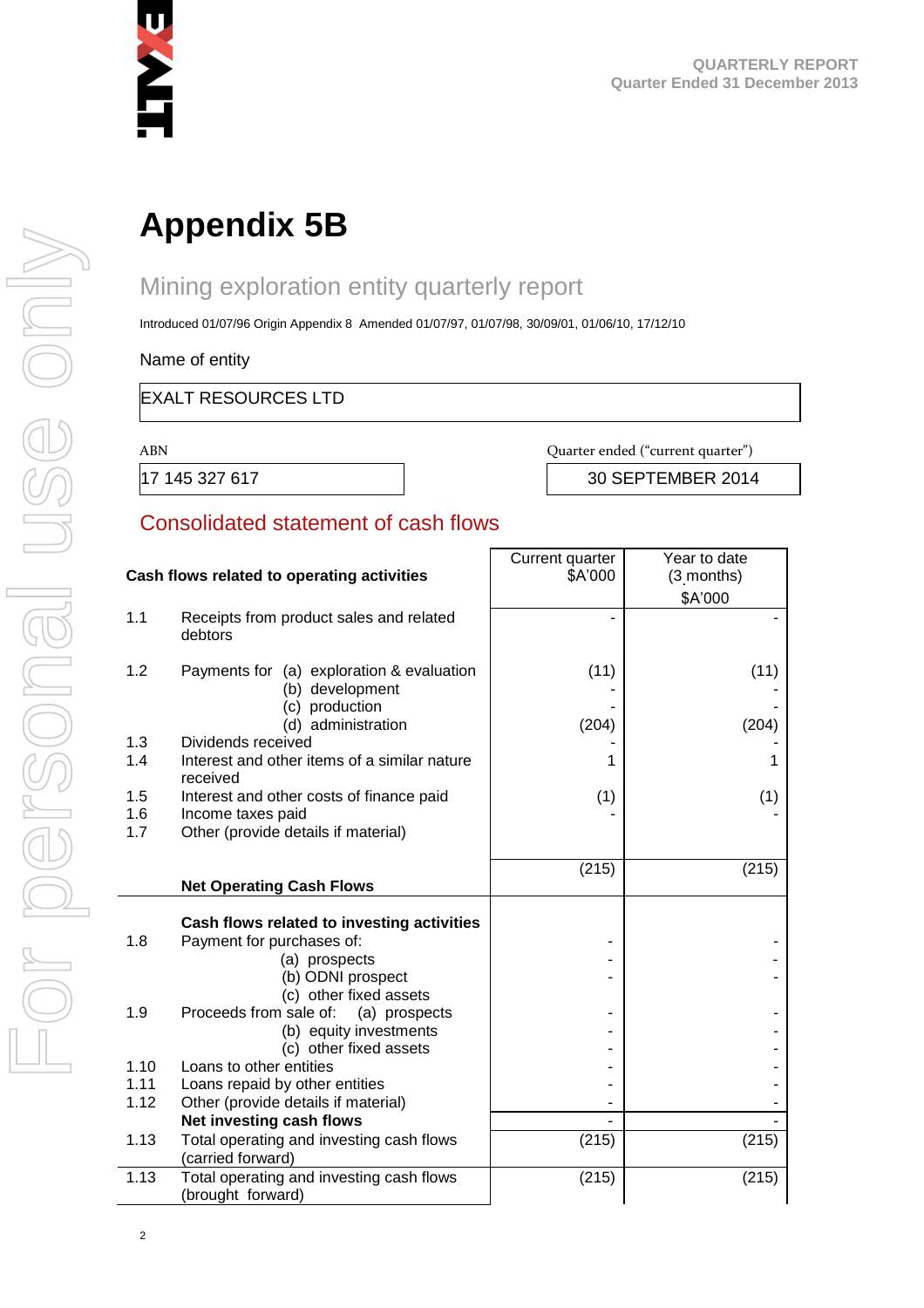

| 1.14         | Cash flows related to financing activities<br>Proceeds from issues of shares, options,<br>etc. | 135  | 135  |
|--------------|------------------------------------------------------------------------------------------------|------|------|
| 1.15         | Proceeds from sale of forfeited shares                                                         |      |      |
| 1.16         | Proceeds from borrowings                                                                       |      |      |
| 1.17         | Repayment of borrowings                                                                        |      |      |
| 1.18         | Dividends paid                                                                                 |      |      |
| 1.19         | Other (provide details if material)                                                            |      |      |
|              | Capital raising costs                                                                          | (9)  | (9)  |
|              | Net financing cash flows                                                                       | 126  | 126  |
|              | Net increase (decrease) in cash held                                                           | (89) | (89) |
| 1.20<br>1.21 | Cash at beginning of quarter/year to date<br>Exchange rate adjustments to item 1.20            | 308  | 308  |
| 1.22         | Cash at end of quarter                                                                         | 219  | 219  |

# Payments to directors of the entity and associates of the directors

|      |                                                                  | Curent quarter |
|------|------------------------------------------------------------------|----------------|
|      |                                                                  | \$A'000        |
| 1.23 | Aggregate amount of payments to the parties included in item 1.2 | 9              |
| 1.24 | Aggregate amount of loans to the parties included in item 1.10   |                |
| 1.25 | Explanation necessary for an understanding of the transactions   |                |

Payment made to Peloton Capital for Capital Raising Fee.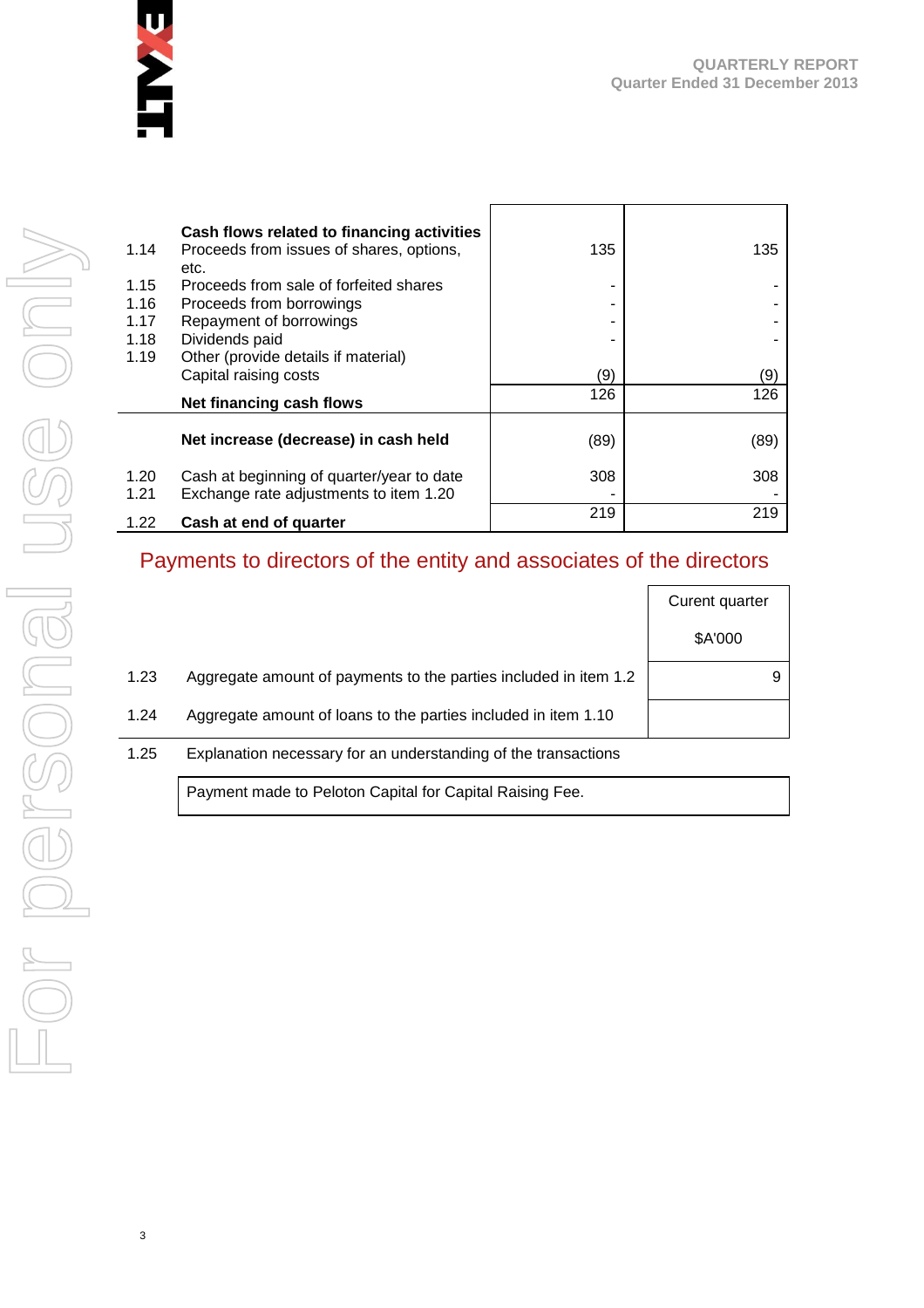

#### Non-cash financing and investing activities

- 2.1 Details of financing and investing transactions which have had a material effect on consolidated assets and liabilities but did not involve cash flows
- 2.2 Details of outlays made by other entities to establish or increase their share in projects in which the reporting entity has an interest

# Financing facilities available

*Add notes as necessary for an understanding of the position.*

Amount available \$A'000 Amount used \$A'000 3.1 Loan facilities - - 3.2 Credit standby arrangements and  $\overline{a}$  -  $\overline{a}$  -  $\overline{a}$  -  $\overline{a}$  -  $\overline{a}$ 

## Estimated cash outflows for next quarter

|     |                            | $A'$ 000 |
|-----|----------------------------|----------|
| 4.1 | Exploration and evaluation | 25       |
| 4.2 | Development                |          |
| 4.3 | Production                 |          |
| 4.4 | Administration             | 50       |
|     | <b>Total</b>               | 75       |
|     |                            |          |

4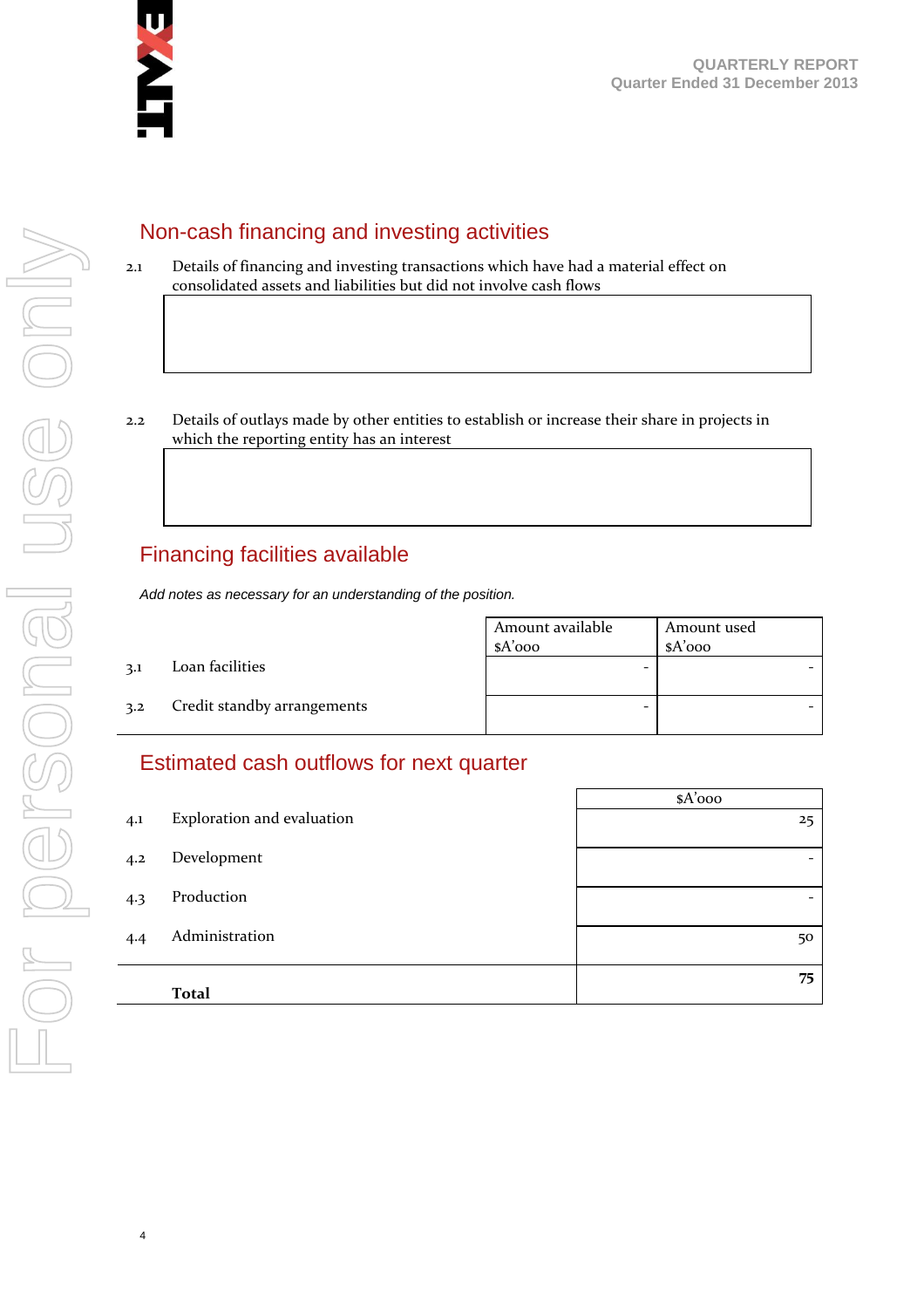

# Reconciliation of cash

| Reconciliation of cash at the end of the quarter (as<br>shown in the consolidated statement of cash flows)<br>to the related items in the accounts is as follows. |                                           | Current quarter<br>$A'$ 000 | Previous quarter<br>$A'$ 000 |
|-------------------------------------------------------------------------------------------------------------------------------------------------------------------|-------------------------------------------|-----------------------------|------------------------------|
| 5.1                                                                                                                                                               | Cash on hand and at bank                  | 219                         | 308                          |
| 5.2                                                                                                                                                               | Deposits at call                          |                             |                              |
| 5.3                                                                                                                                                               | Bank overdraft                            |                             |                              |
| 5.4                                                                                                                                                               | Other (provide details)                   |                             |                              |
|                                                                                                                                                                   | Total: cash at end of quarter (item 1.22) | 219                         | 308                          |

### Changes in interests in mining tenements

|     |                                                                        | Tenement<br>reference | Nature of interest<br>(note (2)) | Interest at<br>beginning | Interest<br>at end of<br>quarter |
|-----|------------------------------------------------------------------------|-----------------------|----------------------------------|--------------------------|----------------------------------|
| 6.1 | Interests in mining<br>tenements<br>relinquished, reduced<br>or lapsed | Nil                   |                                  | of quarter               |                                  |
| 6.2 | Interests in mining<br>tenements acquired or<br>increased              | Nil                   |                                  |                          |                                  |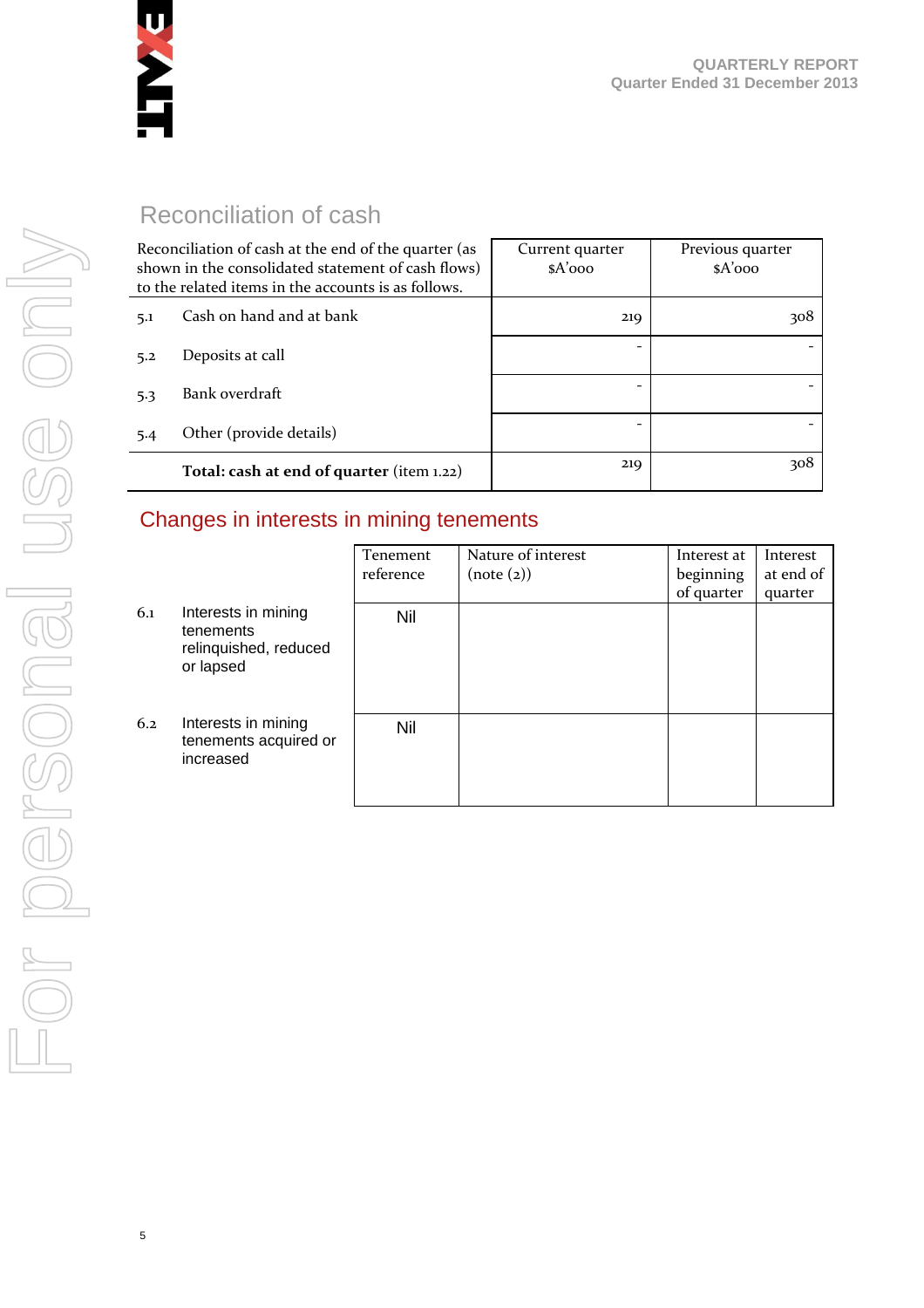

#### Issued and quoted securities at end of current quarter

*Description includes rate of interest and any redemption or conversion rights together with prices and dates.*

|      |                                                                                                                                      | Total<br>number | Number<br>quoted | Issue price per<br>security (cents)             | Amount paid up per<br>security (cents)             |
|------|--------------------------------------------------------------------------------------------------------------------------------------|-----------------|------------------|-------------------------------------------------|----------------------------------------------------|
| 7.1  | <b>Preference</b><br>*securities<br>(description)                                                                                    | Nil             |                  |                                                 |                                                    |
| 7.2  | Changes during quarter<br>(a) Increases through<br>issues<br>(b) Decreases through<br>returns of capital, buy-<br>backs, redemptions |                 |                  |                                                 |                                                    |
| 7.3  | +Ordinary securities                                                                                                                 | 81,071,958      | 81,071,958       |                                                 |                                                    |
| 7.4  | Changes during quarter<br>(a) Increases through<br>issues<br>(b) Decreases through<br>returns of capital, buy-<br>backs              | 4,500,000       | 4,500,000        | \$0.03                                          | \$0.03                                             |
| 7.5  | +Convertible debt<br>securities<br>(description)                                                                                     | Nil             |                  |                                                 |                                                    |
| 7.6  | Changes during quarter<br>(a) Increases through<br>issues<br>(b) Decreases through<br>securities matured,<br>converted               |                 |                  |                                                 |                                                    |
| 7.7  | <b>Options</b> (description<br>and conversion<br>factor)                                                                             | 26,008,568      | 16,008,568       | Exercise price<br>~16.0M~\$0.20<br>10.0M \$0.20 | Expiry date<br>31 December 2015<br>6 December 2014 |
| 7.8  | Issued during quarter                                                                                                                | Nil             | Nil              |                                                 |                                                    |
| 7.9  | <b>Exercised during</b><br>quarter                                                                                                   | Nil             |                  |                                                 |                                                    |
| 7.10 | <b>Expired during</b><br>quarter                                                                                                     |                 |                  |                                                 |                                                    |
| 7.11 | Performance<br><b>Shares</b><br>(totals_only)                                                                                        | <b>NIL</b>      |                  |                                                 |                                                    |
| 7.12 | <b>Unsecured notes</b><br>(totals only)                                                                                              |                 |                  |                                                 |                                                    |